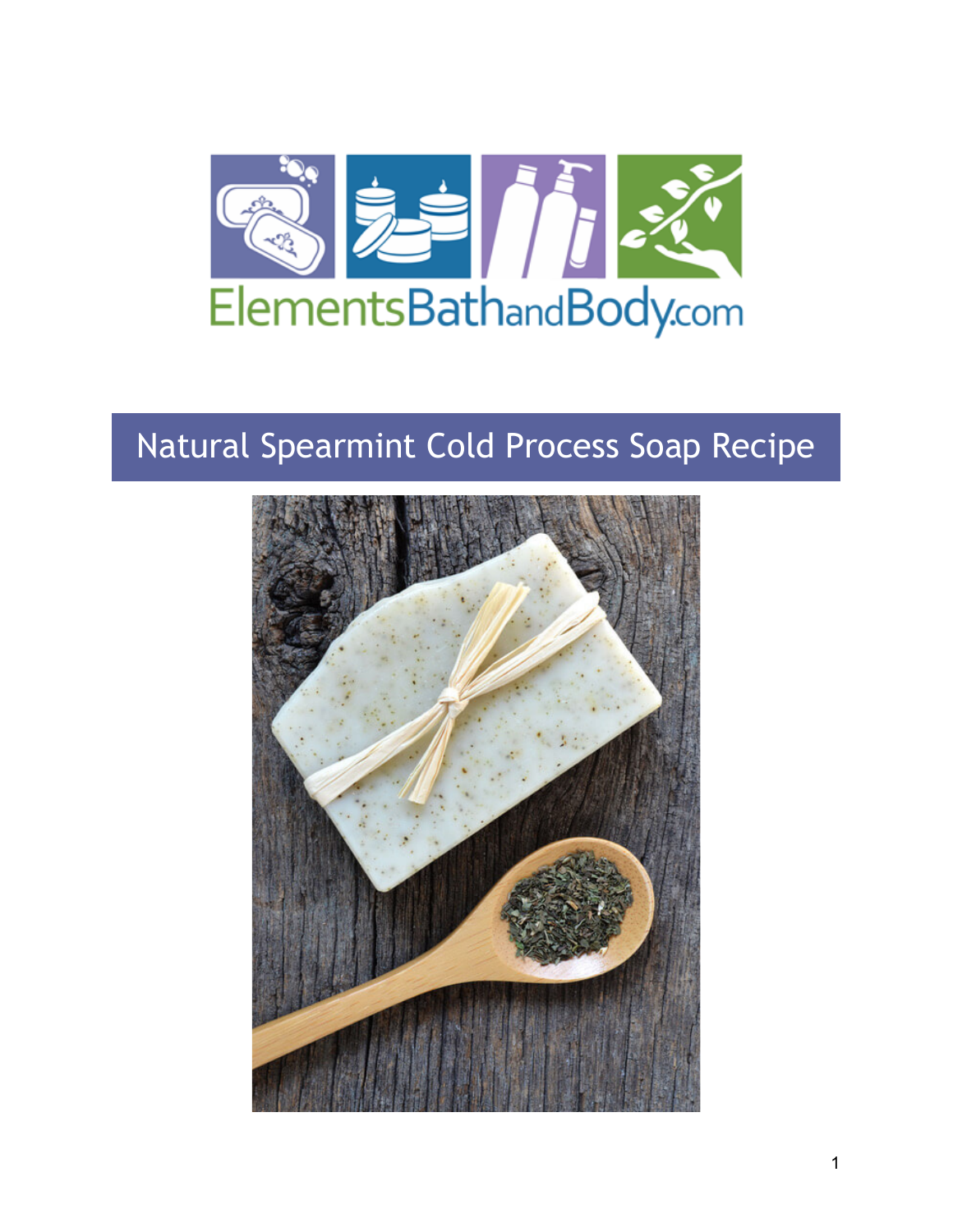# **INFORMATION**

- Difficulty: Beginner
- Yield: 10 Bars

## **TIMING**

- Prep Time / Clean Up: 30 Minutes
- Perform Time: 1 Hour
- Total Time: 1 Hour 30 Minutes (longer if putting through gel, which is recommended)
- Cure Time: 4-6 Weeks

# **SUPPLIES**

- [Goggles](https://www.elementsbathandbody.com/Soap-Making-Goggles-Tortoise.html)
- Extra Long Disposable Nitrile Gloves (easily found in dishwashing section at local supermarket)
- [Digital Scale](https://www.elementsbathandbody.com/Escali-Primo-Digital-Scale-Chrome.html)
- [Digital Thermometer](https://www.elementsbathandbody.com/Digital-Pen-Thermometer.html) or Infrared Thermometer
- Stick Blender
- 1 x 2 Quart Glass Mixing Bowl or Microwavable Plastic Bowl
- 2 x [Funnel Pitchers](https://www.elementsbathandbody.com/3.5-Cup-Funnel-Pitcher.html)
- Small Containers for Holding Ingredients
- Spatula
- [Pipette](https://www.elementsbathandbody.com/Disposable-Pipettes-7-ml.html) for Essential Oils
- Measuring Spoons
- Fine Mesh Strainer (Stainless Steel)
- Paper Towels
- 10" Silicone Loaf Mold
- Spoon or Chopstick (for texturing soap top)
- Heating Pad (Optional)
- Timer (Optional)
- Cardboard Box That Fits over Mold (Optional)
- Towels/Blankets (Optional)
- Vegetable Peeler (Optional)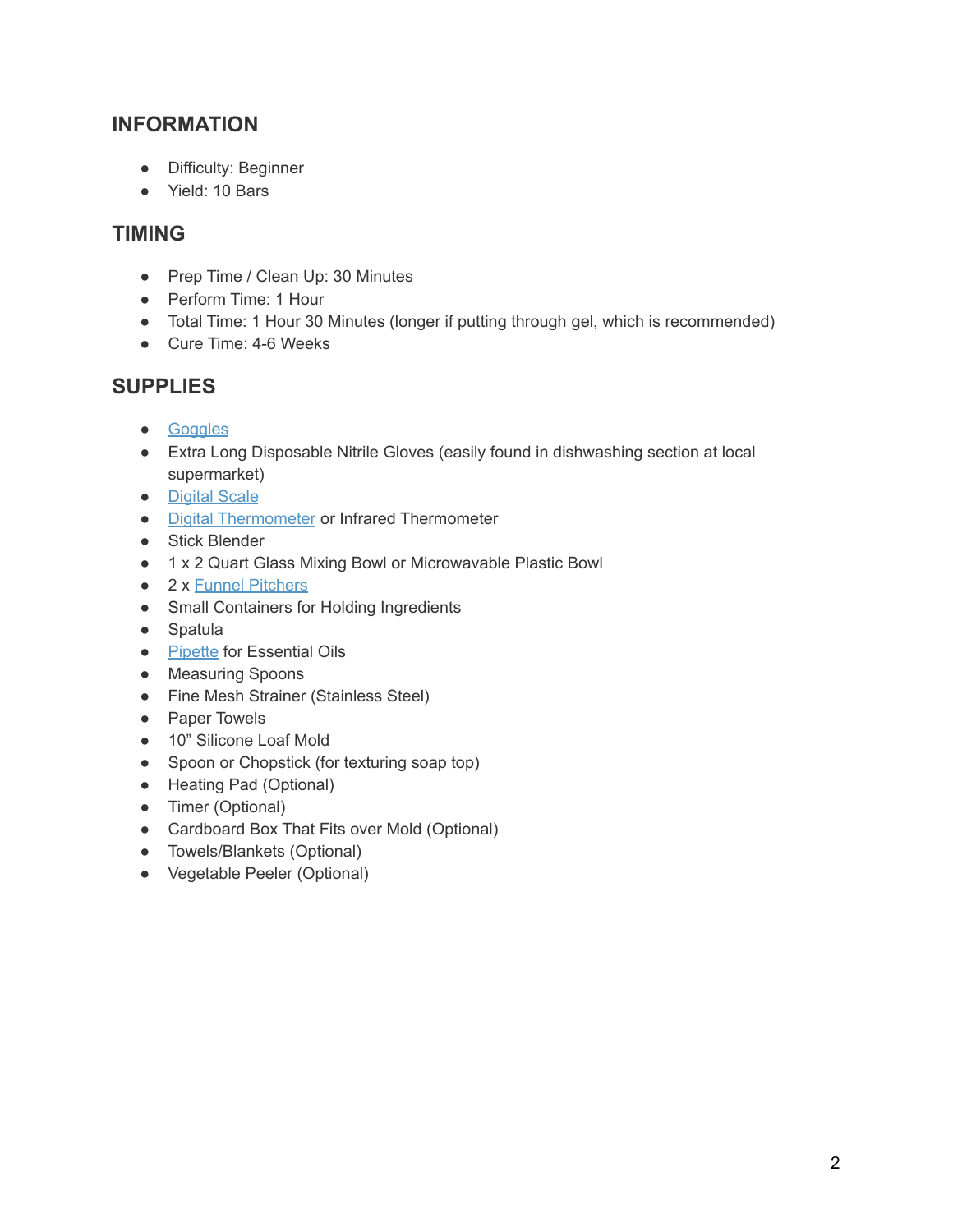# **INGREDIENTS**

- 12.0 oz Olive Oil (36%)
- 10.0 oz Coconut Oil (30%)
- $\bullet$  8.4 oz Palm Oil (melted) (25%)
- 1.7 oz [Avocado Oil](https://www.elementsbathandbody.com/Avocado-Oil.html) (5%)
- $\bullet$  1.3 oz [Castor Oil](https://www.elementsbathandbody.com/Castor-Oil.html) (4%)
- 1.6 oz [Spearmint Essential Oil](https://www.elementsbathandbody.com/Spearmint-Essential-Oil.html) (3.5%)
- 3/4 teaspoon [Peppermint Leaves](https://www.elementsbathandbody.com/Peppermint-Leaves-1-lb.html) (Finely Ground) (0.25 teaspoon PPS)
- 6.7 oz Cold Distilled Water (20% Water as a percent of oil weight)
- 4.7 oz Sodium Hydroxide (Lye) (6% Super Fat/Lye Discount)
- 2 teaspoons Sodium Lactate (Optional) (helps soap to harden and release from mold sooner) (1 teaspoon per pound of oils) If not available, dissolve 1/4 teaspoon salt per pound of hard (saturated) oils in distilled water. For this recipe use a scant 1/4 teaspoon.)

# **DIRECTIONS**

Before starting this tutorial please make sure to read all instructions.

You should have a basic understanding of making cold process soap before you begin this tutorial. It is always a good practice to put any new recipe through a soap calculator.

## **Step 1 – Measure All Ingredients**

Now put on your long sleeves, long pants, shoes, safety goggles, and gloves. Work in a well ventilated area that is free from distractions.

To make the process go faster, measure all ingredients first. To cut down on dishes, measure cold water into the funnel pitcher and measure coconut oil into the large mixing bowl. Measure sodium hydroxide last.

## **Step 2 – Make Lye Solution**

Sprinkle approximately half of the sodium hydroxide into the cold water, stir gently to avoid splashing. Make sure to avoid breathing any fumes. Repeat, and stir until mixture is dissolved. (Always add lye to water and not the other way around because of the potential lye volcano. Just remember, "Snow falls on the lake.") Set aside in a safe place to cool.

## **Step 3 – Make Oil Solution**

Melt coconut oil in 30 second bursts until completely melted.

Next, add olive oil, melted palm oil, avocado oil, and castor oil to the melted coconut oil. Then, add the spearmint essential oil and finely ground peppermint leaves to the bowl of melted oils. Stir to incorporate.